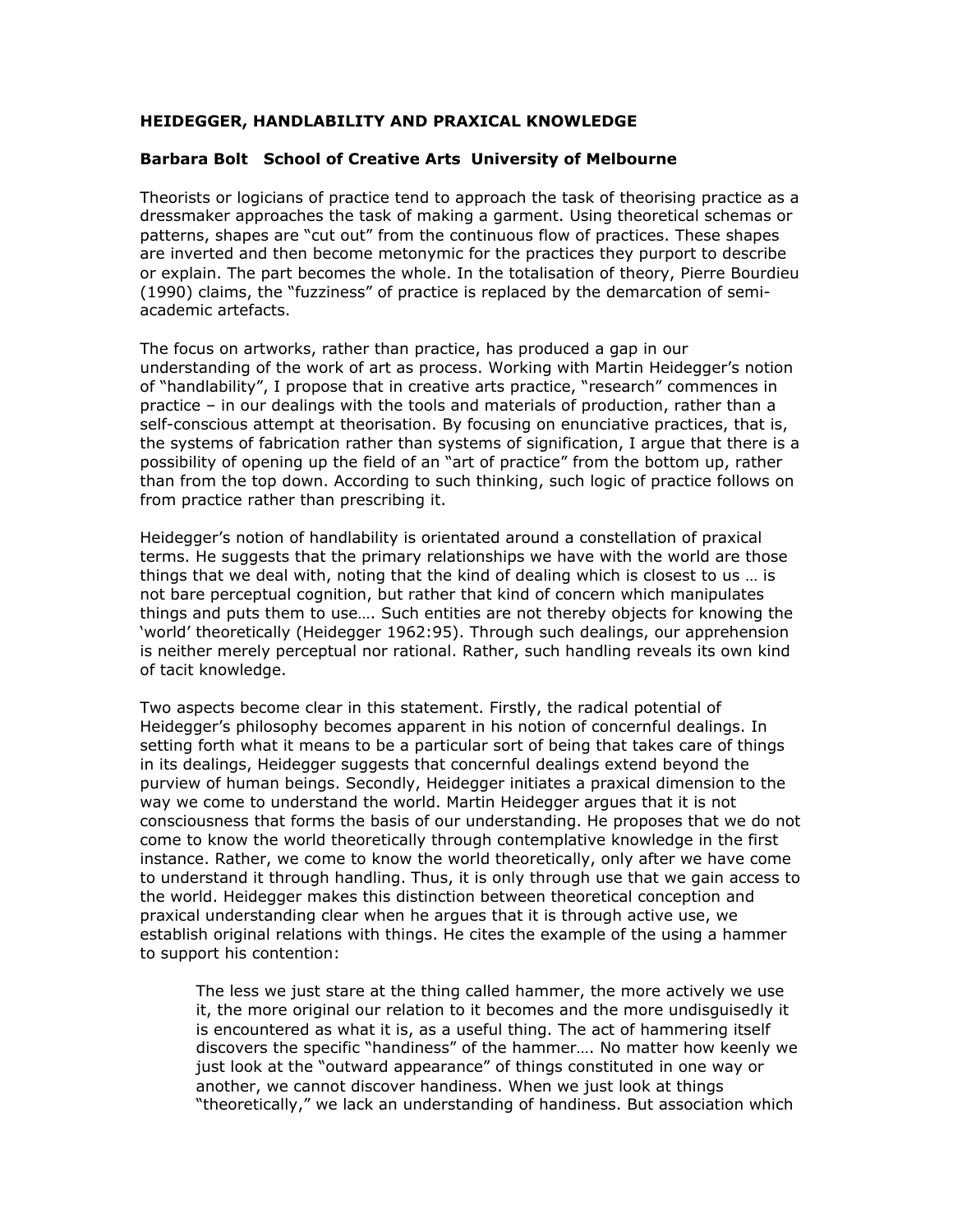makes use of things is not blind, it has its own way of seeing which guides our operations and gives them their specific thingly quality. (Heidegger 1996:65)

The kind of being which equipment possesses comes to light in the context of handlability. I can look at pots of different coloured paints, a camera or a computer screen and take pleasure in contemplating them, but it is only in use that they begin to reveal their potential. I can lay out my brushes and set a fresh canvas before me, but until I actually begin to work with them in making a painting I can not understand their Being.

When Heidegger talks of understanding, he is not referring to understanding as a cognitive faculty that is imposed on existence. Understanding is the care that comes from handling, of being thrown into the world and dealing with things. Levinas notes that the originality of Heidegger's conception of existence lies in positing a relation that is not centred on the self-conscious subject. He says 'in contrast to the traditional idea of "self-consciousness" [conscience interne], this self-knowledge, this inner illumination, this understanding … refuses the subject/object structure' (Levinas 1996:23). This relation of care is not the relation of a knowing subject and an object known. Rather what is critical to Heidegger's notion of understanding is that understanding emerges through the care of handling. In this way, handling as care comes to supplant the instrumentalist in-order-to that defines the contemporary engagement of humans with the world.

What then makes art a special case of handling? Surely everyday is concerned with handling, whether it is with tools, emotions, ideas or other beings. We understand, for example, that children learn to ride a bike by riding it, not by being told how to ride it and that the instructions that come with flat packs are no substitute for the trial and error that it takes to put something together. How is art any different? Heidegger suggests that in the everyday our handling of things tends becomes habitual. When we become habituated we forget the wonder of it all. Our handlings become a means to an end. The privileged place of art arises from art's capacity to create an open space of possibility. And in creative practice, as I will show, it is through handling as care that tools, materials and processes become cocollaborators in opening that space.

In relocating our thinking in handling as care, we can address the question of art practice. Thought this way, painting materials (paint, brushes, turpentine and canvas), sculpting materials or computers are not a means to an end, the motif or the idea is not conceived as an object for a human subject and nor is the artwork merely an end. Handling as care produces a crucial moment of understanding and that understanding reveals possibility in its very possibility. This, not the completed artwork, *is* the work of art. In all of this, Deleuze and Guattari note, 'tools exist only in relation to the interminglings they make possible or that make them possible' (Deleuze and Guattari 1987:90). Thus rather than focussing on the artwork, the emphasis shifts to the precise state of interminglings

The two-way action or mutual reflection between practice and theory, in what has become termed praxis, becomes central to my rethinking of the relationship of theory and practice in creativity. Following this logic, I would argue that art can be seen to emerge in the involvement with materials, methods, tools and ideas of practice. It is not just the representation of an already formed idea. In this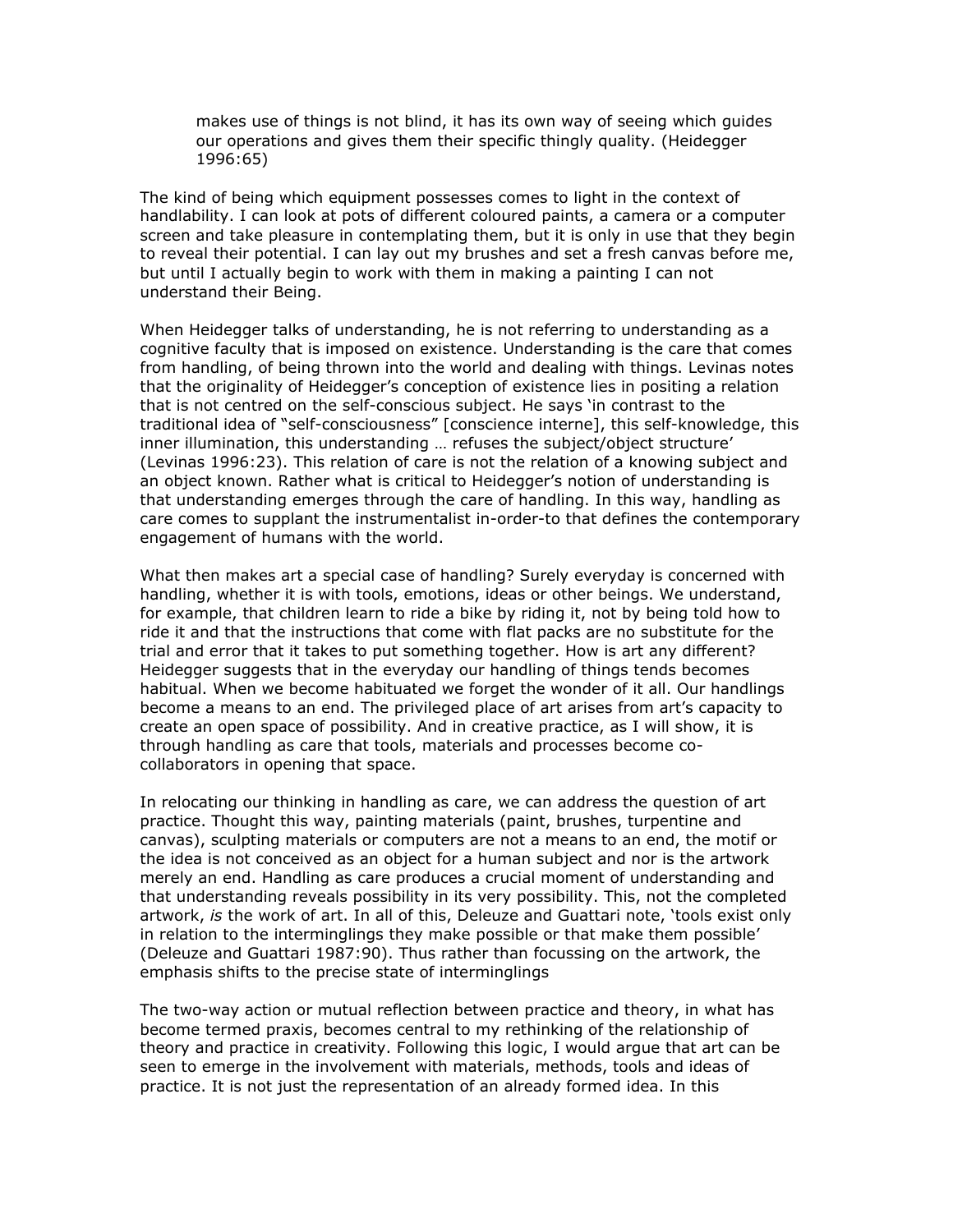formulation a praxical engagement with tools, materials and ideas becomes primary over the assumed theoretical-cognitive engagement (Ihde 1979:117).

 In creative practice, handling as care comes to supplant the instrumentalist meansto-an-end that defines the contemporary engagement of humans with the world. Here artistic practice involves a particular responsiveness to, or conjunction with, other contributing elements that make up the art ensemble. What is critical to creative practice is the type of insight that emerges through this handling. In artisttool matrix, engagement with tools and technology produces its own kind of sight. Heidegger terms the kind of sight, through which we come to know how to paint, to dance or to write, 'circumspection' (Umsicht). For Heidegger, it is through circumspection that the "new" emerges. In this way, adds Levinas, 'we gain access to the world in an original and an originary way (Levinas 1996:19). This is the loci of creative art's research.

Heidegger's assertion that handlability or equipmentality does not follow upon representational logic provides the first critical turn in my attempt to rethink the work of art as practice. In his essay 'The Question Concerning Technology' (1954), Heidegger makes another and, in my opinion, more radical move which enables us to recast the relations between artist, materials and tools altogether. In this essay he questions the contemporary instrumentalist understanding of the human-tool relationship—using tools and materials as a means to an end—and in a challenge to this relationship of mastery, posits one of co-responsibility and indebtedness. In a reversal of the causal chain of means and ends, artist, objects, materials and processes are posited as co-responsible for the emergence of art. In this reversal Heidegger recasts our everyday understanding of causality. Tools are no longer conceived of as a means to an end, but rather are co-responsible (along with other elements) for bringing forth something into appearance.

This refiguration of the tool-human relationship can be brought to bear on our understanding of the complex relationship between humans, objects, tools, ideas and materials in artistic production. In the relation of care that characterises production, the artist or craftsperson is no longer the sole creator or master of the work of art. Argued from this perspective, artistic practice shows us that the artist's relation with her/his tools is not one of mastery, nor is it instrumentalist. Rather, the artist is coresponsible for bringing art forward into appearance. Artistic practice involves a particular responsiveness to, or conjunction with, other contributing elements that make up the particular art ensemble. For Heidegger, this conjunction can set something free and start it 'on its way into arrival' (Heidegger 1977:9). In the process of making art, it is art in itself that is set on its way. Through this dynamic and productive relation, art emerges as a revealing. According to this conception, then, each event or occasioning, involves a unique encounter of inexhaustible complexity that can neither be known in advance nor predicted.

The relationship of care and concernful dealings signals a different way of thinking the precise state of the interminglings between humans and technology. In the modern world, ecological necessity has re-awakened a concern to establish a different relation to the technological. If humans continue to posit the world as standing reserve (i.e. as a resource in reserve for use by humans), the real danger is that we will not have a world at all. Heidegger's critique of technological thinking and his ability to rethink the human relation to technology offers us a way to differently configure the relations involved in art practice. In this paper I am concerned with how the precise interminglings that occur between objects, artist, materials and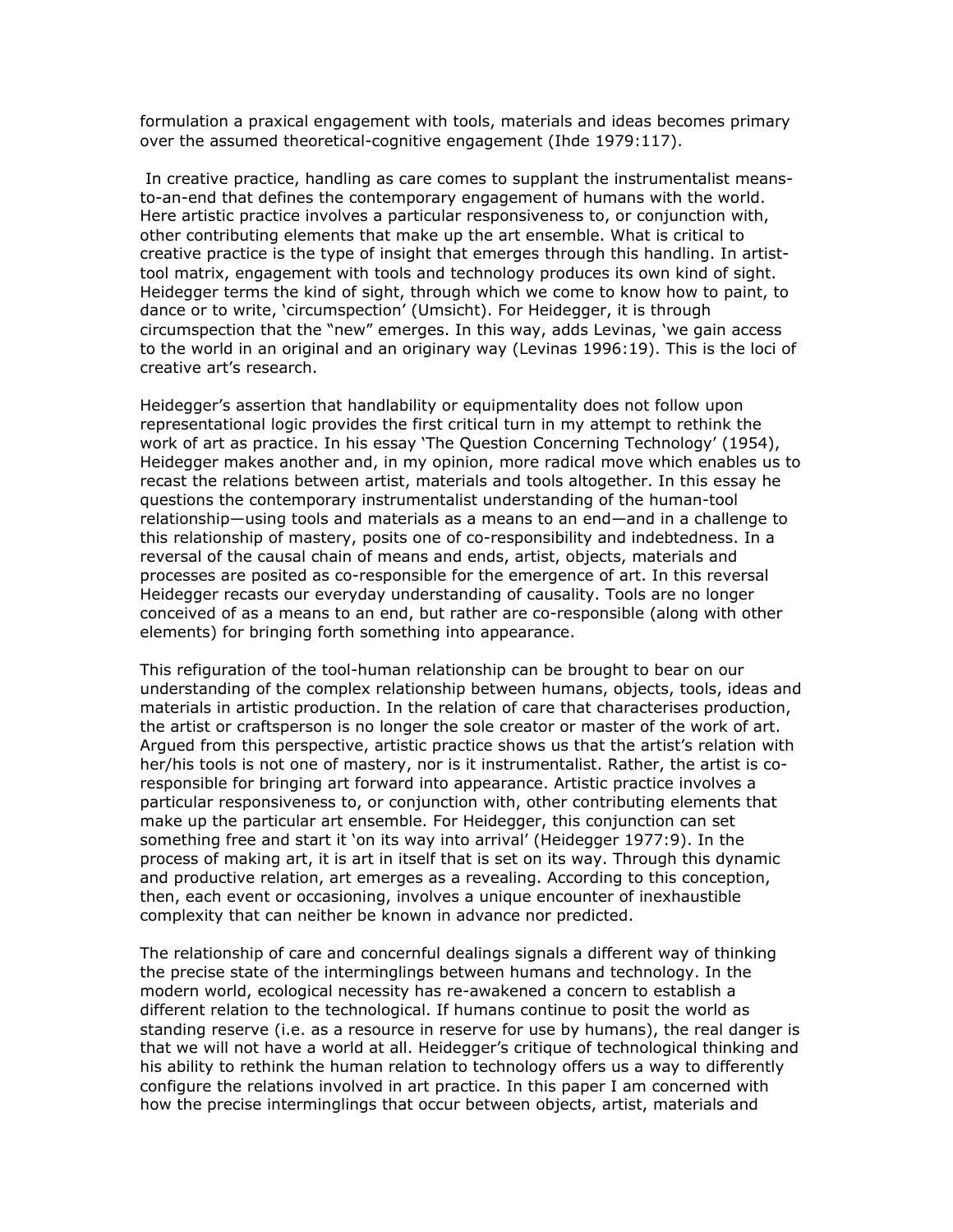processes in artistic practice, can be seen to exemplify this particular relationship of care that Heidegger sees as critical to developing a different relation to technology.

In order to effect the shift from instrumentality to care, Heidegger looks to creative practice and cites the example of the making of a silver chalice. Instead of discussing this production in terms of mastery and attribution, Heidegger establishes that the artistic process is one of responsibility and indebtedness. Further, he claims that the artist is not alone in causing art to come about. In his estimation, a number of contributing elements, or conjunctions are attributed with responsibility. In the example of the making of the silver chalice, Heidegger identifies the other responsible elements involved in the process as matter, aspect and circumscribing bounds (Heidegger 1977:6). Together with the artist, these ways of being responsible do not make an artwork, since art, like technology, is not concerned with making. Rather, they enable or bring-forth something into appearance. Heidegger believes it is through this bringing-forth, that occasioning enables 'the growing things of nature as well as whatever is completed through the crafts and the arts [to] come at any given time to their appearance' (Heidegger 1977:11).

Heidegger derives his understanding of bringing-forth or occasioning from Aristotle's doctrine of the four causes. Although an instrumental interpretation of the four causes involves a reduction of means to an end, Heidegger's interpretation produces a quite different dynamic: one that shifts the terms from mastery to care and indebtedness. In order to achieve this move, Heidegger first sets out the terms of Aristotle's doctrine of causality clearly and precisely. Secondly, he reverses the chain of causality arguing that indebtedness, rather than causality allows us to rethink our relation to technology.

According to Aristotle, the first cause is identified as *causa materialis*. This is the matter or material out of which something is made. In Heidegger's example of the making of a silver chalice, the *causa materialis* is silver. The second cause, *causa formalis*, relates to the form that the thing takes or the shape into which the material enters. The forming of a chalice can be contrasted with the forming of a book, a wheel-thrown pot, or a digital print. Thus, for example, the centrifugal force of the pottery wheel will cause a thrown pot to take a particular form whilst the digital process will cause a digital print to take a very different form. The third cause in Aristotle's doctrine is *causa finalis*. The *causa finalis* is the end or the purpose for which the thing was made. This end determines the form of the thing and thus its relation to *causa formalis* becomes immediately obvious. Thus the sacrificial rite for which the silver chalice was required determined, to some extent, its form and matter. The fourth cause is the *causa efficiens*. The *causa efficiens* is that which brings about the finished object. In the conception of the four causes, it is the silversmith who brings about this effect (Heidegger 1977:6).

In the theory of means and ends which has dominated our understanding of technology (including the making of art), we have focused on the cause that brings something about, the cause that gets results. It is for this reason that Heidegger suggests that it is the *causa efficiens* that 'sets the standard for all causality' (Heidegger 1977:7). According to this accepted view, the artist and craftsperson is the one who obtains results and consequently the one who is assigned authorship and ownership for the work. In harnessing means to ends, the artist justifiably can sign her/his name as the one who has made or caused a work to come into being.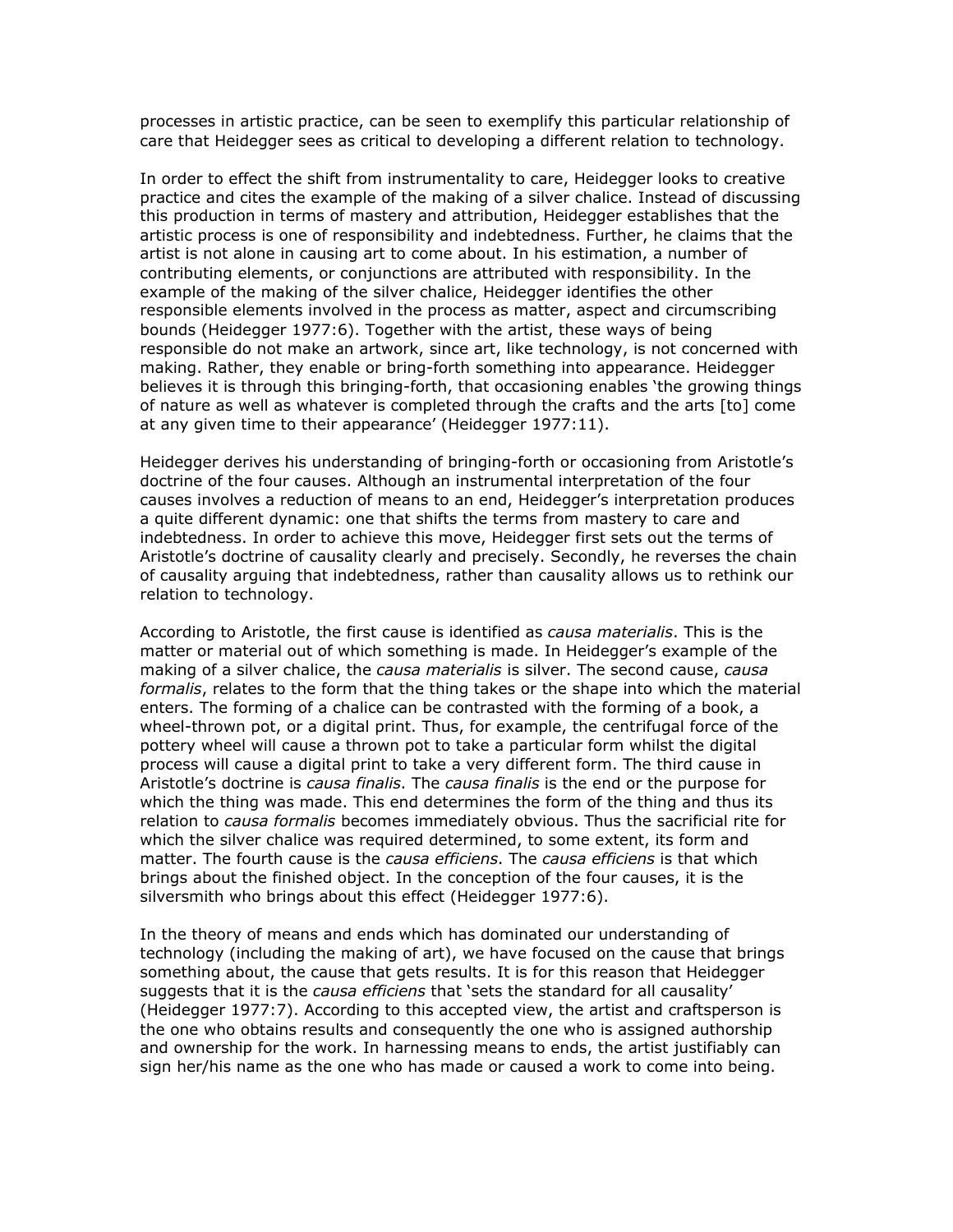However, this explanation does not satisfy Heidegger. In a move that effectively reverses the chain of causality, Heidegger introduces the notions of indebtedness and responsibility. His argument unfolds as follows:

Silver is that out of which the silver chalice is made. As this matter (*hyle*), it is co-responsible for the chalice. The chalice is indebted to, that is, owes thanks to, the silver out of which it consists. But the sacrificial vessel is indebted not only to the silver. As a chalice, that which is indebted to the silver appears in the aspect of a chalice and not in that of a brooch or a ring. Thus the sacrificial vessel is at the same time indebted to the aspect (*eidos*) or idea of chaliceness. Both the silver into which the aspect is admitted as chalice and the aspect in which the silver appears are in their respective ways co-responsible for the sacrificial vessel…. But there remains yet a third that is above all responsible for the sacrificial vessel. It is that which in advance confines the chalice within the realm of consecration and bestowal… Finally there is a fourth participant in the responsibility for the finished sacrificial vessel's lying before us ready for use, i.e., the silversmith. (Heidegger 1977:8)

Heidegger's move derives from his questioning of the essence of causality. He argues that the essence of causality is not, as modern thought would have it, a simple case of cause and effect. He suggests that thought as the Greeks thought it, causality is 'the letting of what is not yet present arrive into presencing' (Heidegger 1977:10). Through a careful unpacking of etymology of the term *causa*, Heidegger traces it back to the Roman and then the Greek. Whilst *causa* was the Roman designation for cause, the Greeks used the term *aition.* In Greek thinking, *aition* carries with it a different sense. Here, according to Heiddegger, *aition* means 'that to which something else was indebted' (Heidegger 1977:7). From this analysis he concludes that the doctrine of four causes can be rearticulated and the trajectory of means and ends reversed. In this refiguration the four causes 'are the ways, all belonging at once to each other, of being responsible for something else' (Heidegger 1977:7).

This thinking unhinges our customary ways of thinking about the artistic relationship. The artist's responsibility neither derives from her/his role in creating the work, nor because in working s/he brings about the finished object. Heidegger contends that the silversmith is co-responsible for bringing the silver chalice forth into appearance (Heidegger 1977:8). Heidegger teases out a different relation between the silversmith, the silver and the chalice. As matter is co-responsible for the chalice, so the chalice is indebted to the silver (Heidegger 1977:7). In his thinking, the other ways of being responsible are also indebted to the efforts of the 'silversmith for the "that" and the "how" of their coming into appearance and into play' (Heidegger 1977:8). In a similar way, the silversmith is indebted to matter, aspect and circumscribing bounds for this bringing into appearance.

Where we have come to accept the view that humans use materials and methods to achieve an artistic end, Heidegger makes the claim that the four ways of being responsible (rather than the four causes) let something come to lie ready before us. In his example, the silver chalice comes to 'lie ready before us as a sacrificial vessel' (Heidegger 1977:9). In bringing something into appearance the four ways of being responsible set something on its way:

They set it free to the place and so start it on its way into its complete arrival. The principal characteristic of being responsible is this starting something on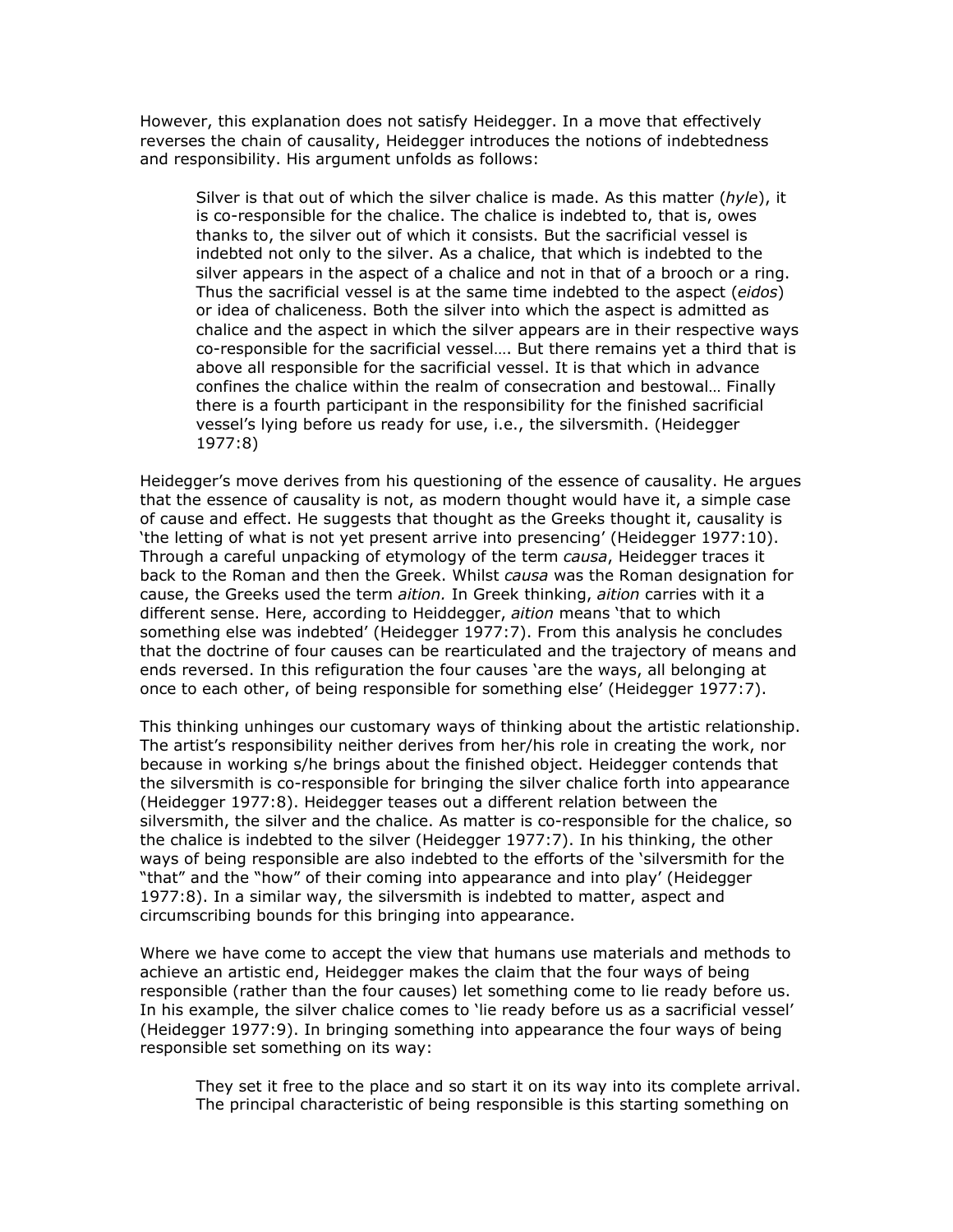its way into arrival. It is in the sense of starting something. (Heidegger 1977:9)

In his discussion of indebtedness and responsibility and later in his elaboration of *techne* as *poiesis*, Heidegger suggests a different relationship or engagement than that of instrumentality. As Lovitt observes in his introduction to 'The Question Concerning Technology', it is 'in *techne*, through art and handcraft that humans can participate in conjunctions with other contributing elements in the bringing forth of a thing into being' (Lovitt in Heidegger 1977a:xxiv). In this statement and also in Heidegger's use of the term concernful dealings with the environment, there is the suggestion that the relationship between humans and tools involves an ethics other than the ethics of mastery.

## CONCLUSION

I have asserted that Heidegger's elaboration of handlability, provides a key to rethinking the conditions of possibility of creative practice. I have suggested that this form of understanding, with the "hands and eyes", operates in a different register from the representational paradigm of man-as-subject in relation to objects. Handling is a relation of care and concernful dealings, not a relation where the world is set before us (knowing subjects) as an object. It does not set forth the things that we encounter and place them in an epistemic relation to self. In proposing that it is through use that we come to understand the being of technology, Heidegger's work on handlability, co-responsibility and indebtedness enables us to rethink the relation that we have come to know as artistic practice. Further, in the example of the making of a silver chalice, Heidegger's attribution of responsibility and indebtedness to the silver and to the chalice grants agency to both. In doing so, he opens the possibility for theorising a very different relation between humans, materials and tools in artistic practice. In this relationship, the work of art is the particular understanding that is realised though our concernful dealings with ideas, tools and materials of production. The work of art is not the artwork.